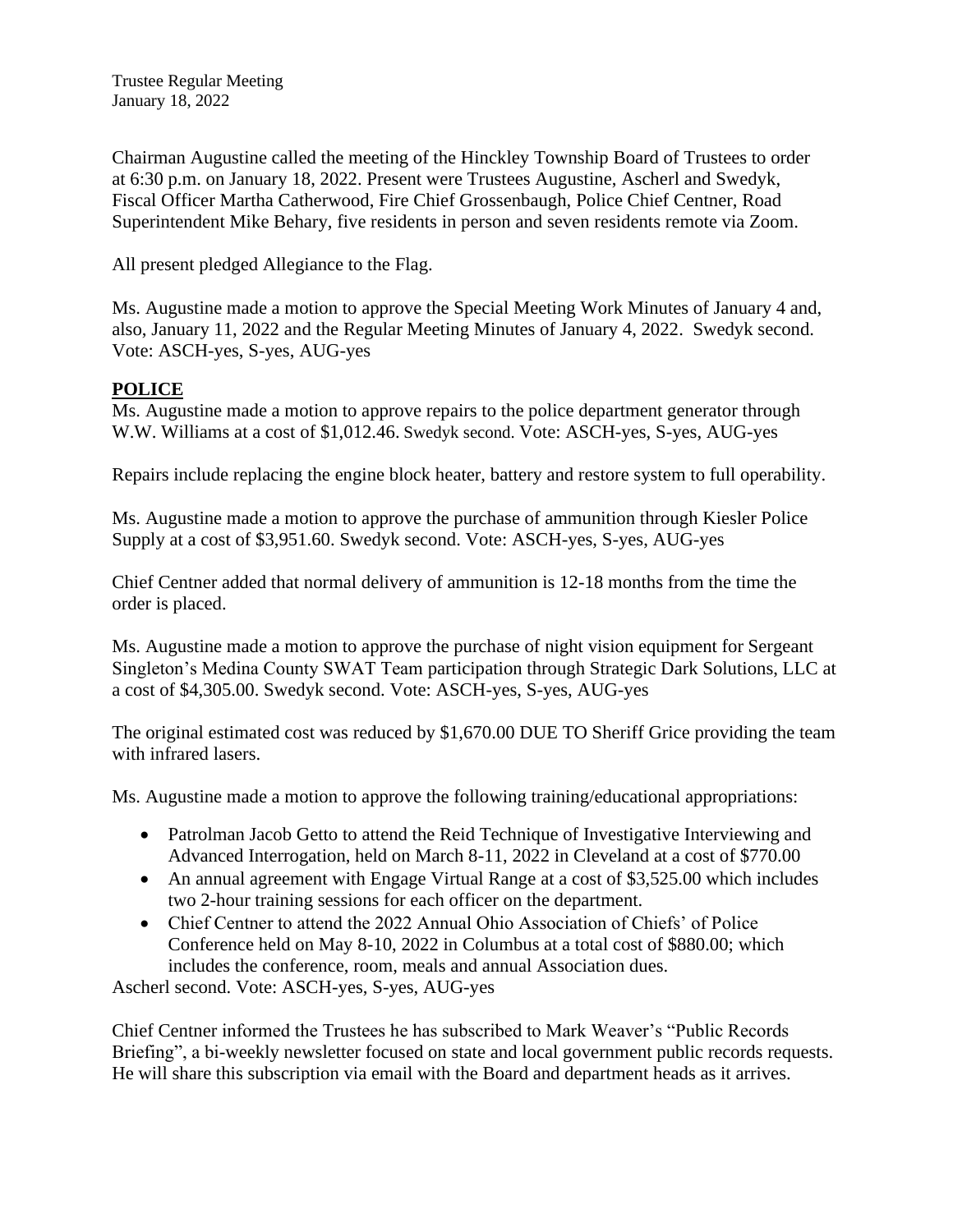Trustee Regular Meeting January 18, 2022

### **FIRE**

Ms. Ascherl made a motion to enter into a one-year, monthly contract with ESO Schedule for Fire Department scheduling at a rate of \$89.00/month effective immediately. Swedyk second. Vote: ASCH-yes, S-yes, AUG-yes

Ms. Ascherl made a motion to approve the Medina County All Hazards Team 2022 Cost Allocation in the amount of \$3,611.25. Swedyk second. Vote: ASCH-yes, S-yes, AUG-yes

Chief Grossenbaugh requested the Trustees approve fire inspection training for two department members in order to expand the department's ability to pre-plan for fire emergencies. Ms. Ascherl asked to the tenure of the two members due to the significant training investment. Chief Grossenbaugh assured the Trustees that the members will remain in service to the Hinckley community.

Ms. Ascherl made a motion approving the Fire Safety Inspector Class at Wayne County Regional Training Facility for firefighters Anthony Makaryk and Josh Spanulo at a total cost of \$1,790.00 (\$895.00 ea.). Swedyk second. Vote: ASCH-yes, S-yes, AUG-yes

Chief Grossenbaugh provided the Trustees with the 2021 Fire Department Annual Report, which included 790 calls for service. The annual report will be available on the Township website.

Chief Grossenbaugh informed the audience that a Red Cross Blood Drive will be held on Saturday, January 22 and February 12, 2022 at the old fire station. Sign-up is through an on-line process through the Red Cross.

#### **SERVICE**

Mr. Swedyk made a motion to release the retainage in the amount of \$8,478.80 to Perk Company for the Bellus Road paving project. Ascherl second. Vote: ASCH-yes, S-yes, AUG-yes

Mrs. Catherwood explained that due to a delay in Perk Company addressing the monument installation; and subsequently not completing the monument installation, the retainage amount was in question. Perk removed the cost of the monument installation of the invoice and in submitted the retainage bill on January 14, 2022.

Mr. Swedyk made a motion to approve repairs to the collector unit on the Township bucket Truck through Terex Utilities at a cost not to exceed \$5,000.00. Ascherl second. Vote: ASCHyes, S-yes, AUG-yes

#### **ZONING**

Ms. Augustine informed the audience that the pending Discount Drug Mart drive-through variance as approved by the Board of Zoning Appeals has been complied with, the required additional drive thru spaces have been added to the site plan.

Mr. Swedyk offered to replace former Trustee Burns as the Township contact for the Rocky River Watershed Partnership.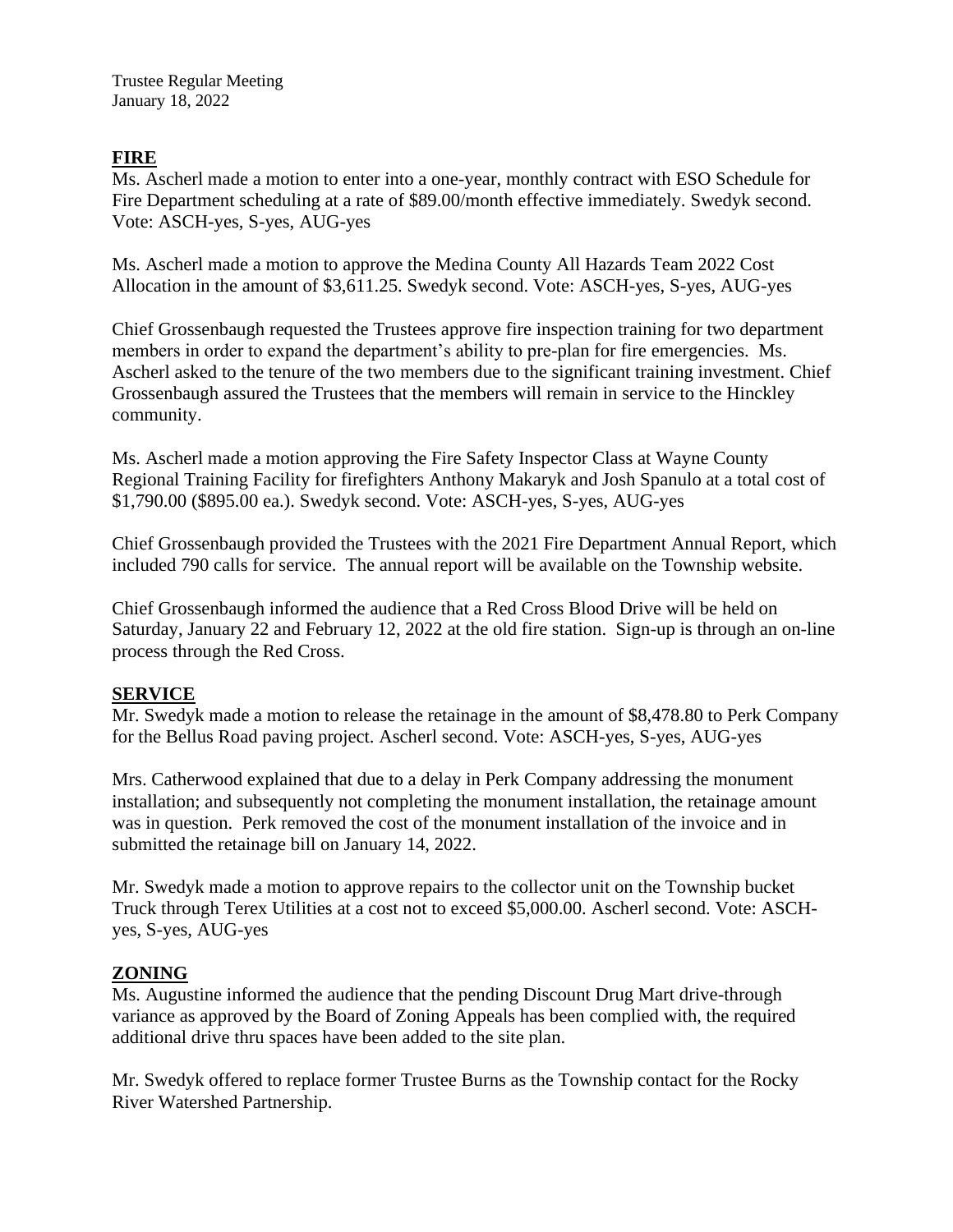Trustee Regular Meeting January 18, 2022

### **TRUSTEES**

Ms. Ascherl made a motion to approve the annual agreement with Lighthouse Solution for the 1TB Managed Backup Solution in the amount of \$1,920.00. Augustine second. Vote: ASCH-yes, S-yes, AUG-yes

Ms. Ascherl made a motion to adjourn into Executive Session to discuss a disciplinary matter regarding zoning personnel. Augustine second. Vote: ASCH-yes, S-yes, AUG-yes

Ms. Ascherl made a motion to approve the annual Medina County Emergency Management Agency 2022 Cost Allocation in the amount of \$3,123.71. Swedyk second. Vote: ASCH-yes, Syes, AUG-yes

Mr. Swedyk made a motion to add the Service Department to his liaison ships. Ascherl second. Vote: ASCH-yes, S-yes, AUG-yes. This designation had been inadvertently left off the original motion.

Mr. Swedyk initiated a discussion as to the Trustees holding work sessions on the second and fourth Thursday of each month, Ms. Ascherl and Ms. Augustine agreed that this is an effective method for department heads to share information with all three Trustees. It was decided to schedule the bi-weekly work sessions at 11:30 a.m. on the second and fourth Thursday of each month and will be advertised as Special Meetings.

Mr. Swedyk stated that he is working with Medina County on the CAUV designation for the recent Gibson land donation, as well as exploring possible grants for the signage to be installed on the property.

Ms. Augustine made a motion to increase Chief Grossenbaugh's annual salary by 3% effective on the next payroll. Ascherl second. Vote: ASCH-yes, S-yes, AUG-yes

Ms. Augustine made a motion to appoint Martha Catherwood and Quinten Tifft as Hinckley's representatives to the CRA Housing Council for a term of three-years. Swedyk second. Vote: ASCH-yes, S-yes, AUG-yes

Ms. Augustine announced that a Comprehensive Plan Steering Committee Meeting would be held on January 25, 2020 at 6:30 p.m. in the Town Hall Meeting Room. She encouraged all interested residents to attend and participate. Additionally, a Public Informational Meeting with the Fiscal Officer will be schedule on February 17, 2022 at 6:30 p.m.

Ms. Augustine informed the attendees that Zoning Commission appointees; David Manley and William Spellman were administered their Oaths on January 6, 2022, and, Board of Zoning Appeals members David Zeleznak and Bill Schaefer on January 12, 2022.

The Trustees discussed posting one Zoning Commission and one Board of Zoning Appeals Alternate position and one Board of Zoning Appeals Member position in order to provide the new Trustees the ability to interview prior to appointments.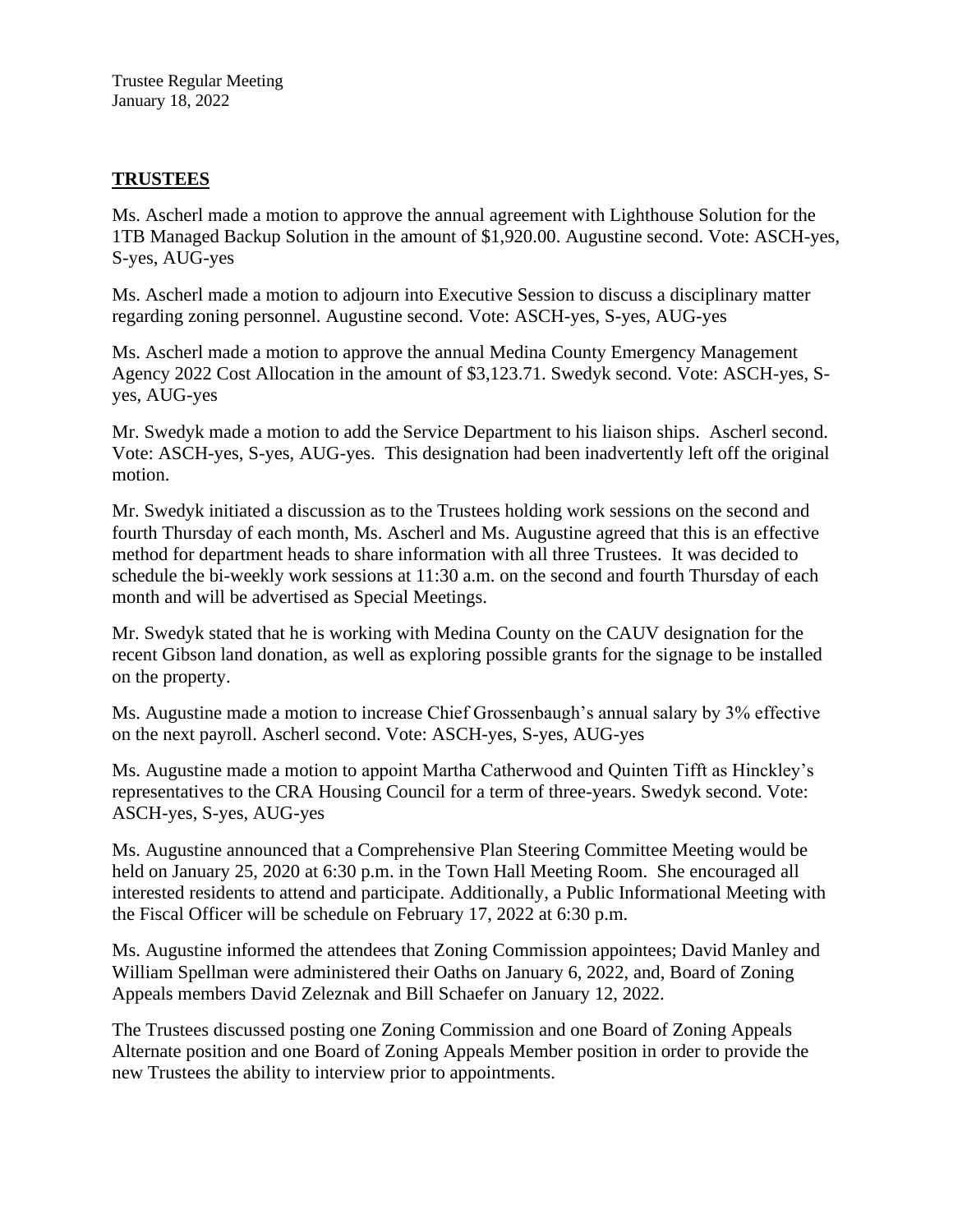Trustee Regular Meeting January 18, 2022

Ms. Augustine made a motion to post the following open Zoning positions: (1) Zoning Commission and (1) Board of Zoning Appeals Alternate position and (1) Board of Zoning Appeals Member. The posting will be from January 24, 2022 to February 7, 2022 and available for viewing on the Township website. Ascherl second. Vote: ASCH-yes, S-yes, AUG-yes

Ms. Augustine informed the Trustees that the Cleveland Metroparks Deer Management Program will begin on January 18 through March 17, 2022. She added that the Hinckley Township "Welcome Letter" distributed to new residents has been updated with the new trustee information.

# **FISCAL OFFICER**

Mrs. Catherwood requested the Board post for a Recording Secretary for the Special Meeting Work Session minutes. The Trustees suggested including this role with the Office Assistant posting and agreed to include this role into the hiring description.

Ms. Augustine made a motion to post the Administrative Office Assistant position on the Township website to include work session Recording Secretary. Swedyk second. Vote: ASCHyes, S-yes, AUG-yes

Mrs. Catherwood stated the fund status is \$5,921,406.30

Ms. Augustine made a motion to pay the bills/payroll in the amount of \$139,969.56. Swedyk second. Vote: ASCH-yes, S-yes, AUG-yes

# **PUBLIC**

Resident Nikki Long (Parker Road) raised the following issues up to the Trustees:

- 1. A request that the Township website be developed to be more mobile and ADA -friendly. Ms. Augustine replied that the Trustees are currently working on steps to improve website accessibility and will make sure these areas are addressed.
- 2. A request that all Trustee meetings should be recorded and made easily available to the public. Mr. Swedyk expressed a concern that to do so may have a cost-factor and also cited record retention compliance. Ms. Augustine shared Mr. Swede's concern.

Fiscal Officer Catherwood acknowledged the record retention compliance, but added that she did not have opposition to recordings occurring as long as there was an understanding that these records would be destructed on an annual basis in accordance with the Township Record Retention Schedule.

It was agreed that the website update should be completed first so that future recordings could easily be accessed from the website.

3. Ms. Long questioned the process by which Bill Spellman was appointed by the former Board of Trustees to the Township Zoning Commission, she felt that the Member